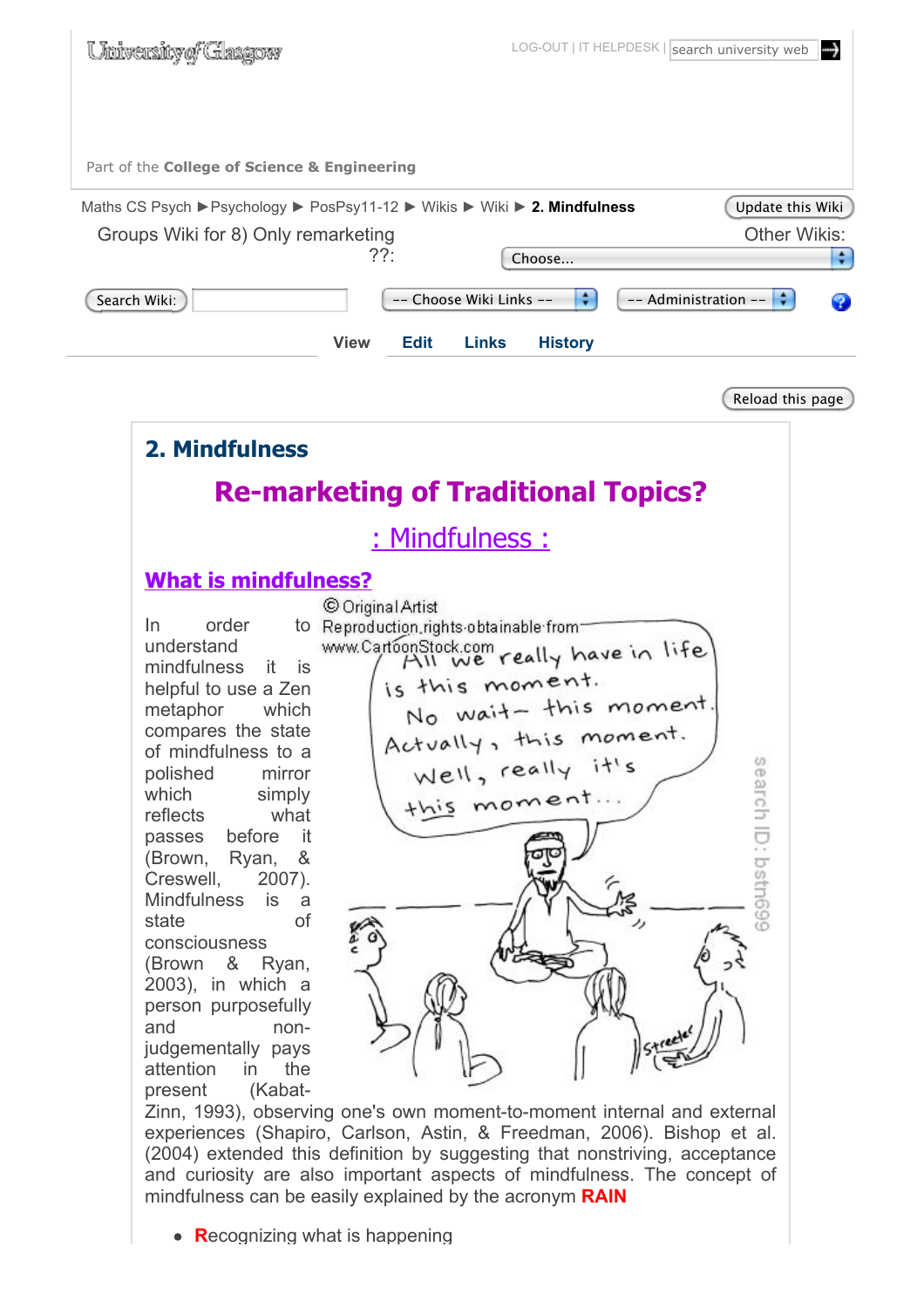- **R**ecognizing what is happening • **Allowing life to be the way it is**
- **I**nvestigating inner experience
- **N**on-identification

The non-identification aspect of the RAIN is similar to reperceiving, whereby a person is able to distance oneself from the immediate experience, therefore shifting a perspective and allowing the automatic processes of perception and cognition to be changed (Shapiro et al., 2006). A person no longer feels defined and controlled by thoughts, emotions or bodily sensations and is simply allowing them to be while realizing "these thoughts/emotions/sensations are not me", "this depression is not me", "this pain is not me" (Shapiro et al., 2006). Mindfulness ultimately teaches people how to stand back and observe their inner commentary about life and experiences they lived through, changing their perception of who and what they are and showing them how to experience things as they really are, instead of following their own impressions or ideas (Shapiro et al., 2006). Dryden & Still (2006) note that the word "mindfulness" has been around for

at least 300 years. It belonged to different disciplines, like psychology, psychotherapy and ethics, so why most of us heard about mindfulness only just recently?

Even though mindfulness have been around for some time, it did not have any serious effect on psychology until around 1990 and since then the interest in mindfulness started to expand rapidly (Dryden & Still, 2006). How then did mindfulness become incorporated into the field of psychology for good?

## **History of mindfulness and how it became incorporated into psychology**

### **1. Kabat-Zinn and the huge impact of mindfulness on psychology**

Two people simultaneously influenced the widespread use of mindfulness in psychology. It all started in 1989. Ellen Langer wrote a book titled "Mindfulness: Choice and control in everyday life", in which she understood mindfulness in it's traditional English sense of taking heed or care: being conscious or aware. Her book raised the mindfulness profile in the field of psychology and made the general audience more conscious of the possibilities mindfulness had to offer.

Then a year after Langer's work a second very influential book appeared, which made even a more dramatic impact. In 1990 Jon Kabat-Zinn published "Full catastrophe living: Using the wisdom of your body and mind to face stress,pain, and illness." Kabat-Zinn became inspired by Western Buddhism in the 1980s and thus focused on mindfulness as a form of practice or technique. His own special definition of mindfulness was "paying attention in a particular way: on purpose, in the present moment, and nonjudgmentally" (Kabat-Zinn,1994). Kabat-Zinn created a new treatment for chronic pain: mindfulness-basedstress reduction (MBSR). This new approach combined a body scan, walking meditation, yoga exercises and everyday awareness, in which people learned how to be mindful of daily activities. MBSR with its origins at the University of Massachusetts inspired its own specialized training, research, literature,tapes and workshops throughout the world with an amazing success. Because Kabat-Zinnexactly specified the techniques used, he therefore manualized mindfulness, guaranteeing it can be used in well-controlled and replicable studies, which finally grounded mindfulness and MBSR firmly within the scientific,evidencebased practice of psychology (Dryden & Still, 2006).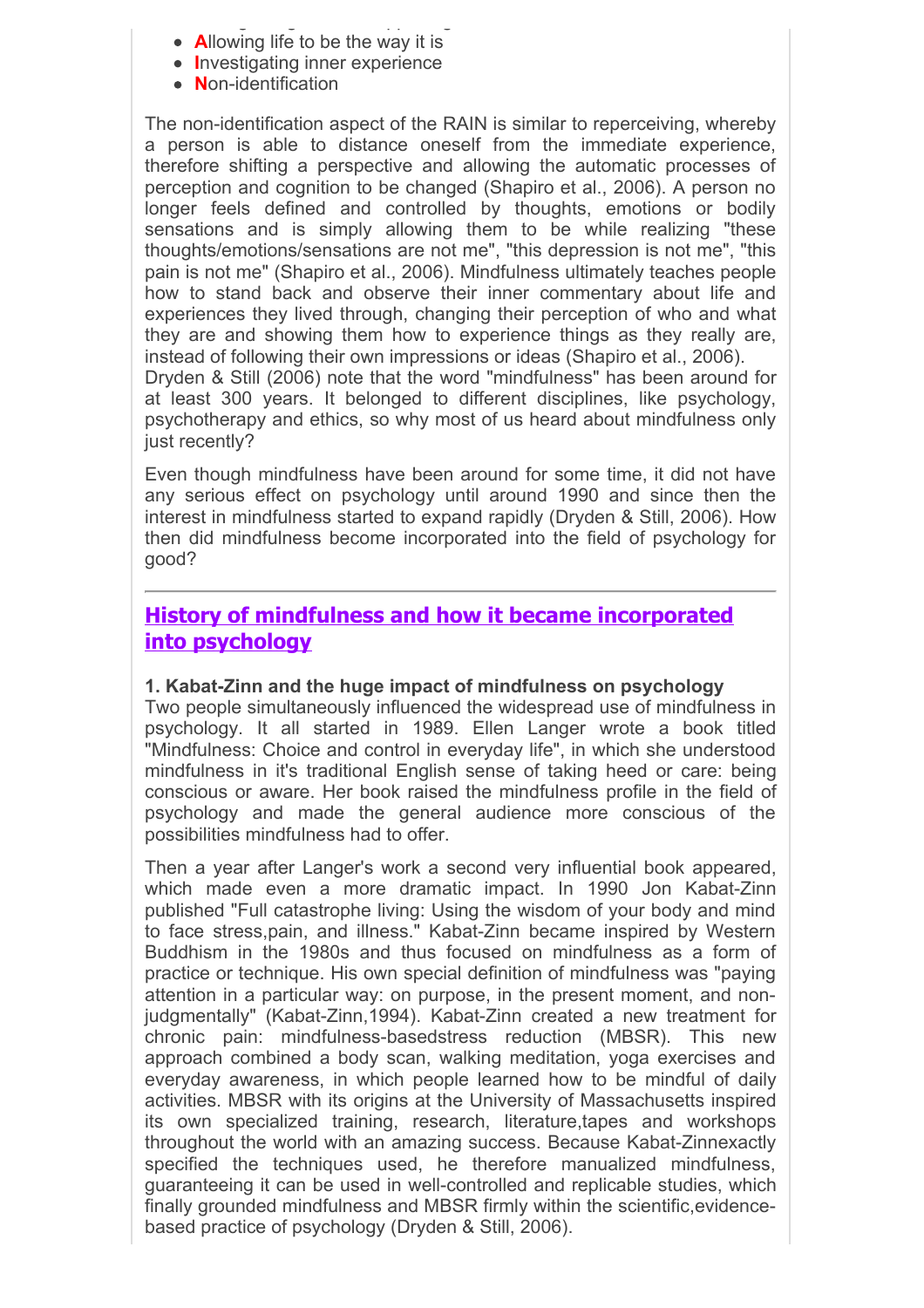Marsha Linehan (1993), inspired by Kabat-Zinn, incorporated mindfulness into her Dialectical Behavior Therapy, specifically designed for people with Borderline Personality Disorder to be able to detach themselves from thoughts and feelings, take a step back and make an informed choice, instead of being influenced by powerful emotions and acting on impulse.

Another therapy influenced by Kabat-Zinn was developed by John Teasdale, Zindel Segal and Mark Williams (1995) and was called Mindfulness-based cognitive therapy (MBCT) and was used for the treatment of recurrent depression. This team of researchers had already had a great reputation in the field because of the structure and efficacy of Cognitive Behavior Therapy (CBT) and hence when they extended CBT to have some elements of mindfulness, MBCT became widely acceptable as a part of an evidencebased practice.

Adrian Wells (1997) also used mindfulness-based techniques in his treatment of anxiety. However, he never used the term mindfulness. He chose meta-cognition instead and saw it as being derived from developmental psychology rather than Buddhism, nonetheless, recognizing the common elements between metacognition and mindfulness: decentering and calm observation of inner thoughts and feelings.

Mindfulness was already practiced before Kabat-Zinn. In the 1980s Steven Hayes, also following Buddhist thought, developed his own techniques for developing awareness and acceptance, however, he did not originally use the word mindfulness to describe his ideas (Hayes, 1984).

S Meditation is too hard. How do you<br>keep one thought<br>in your mind Dinner dinner psychology dinner dinner Humanistic psychology for this long?  $dinaa$ c... emphasized  $\mathcal{O}$ ΰñ Origina iroduction righ www.CartoonStock.com  $\bigcap$ 

**2. Before Kabat-Zinn: influence of the humanistic movement on incorporating mindfulness into**

nonjudgemental acceptance of symptoms

and a greater focus on positive alternatives, instead of treating symptoms as negative and undesirable. It was a holistic approach, centered around the client's creative potential, rather than fighting with symptoms arising as a result of conditioning or childhood fixations. The successful outcome of the

humanistic psychotherapy was personal transformation, instead of symptom relief, achieved through awareness and acceptance (Dryden & Still, 2006).

Carl Rogers, the most prominent psychotherapist in the Humanistic movement, came up with the unconditional positive regard, facilitating acceptance, in which the client explored his thoughts and feelings freely, not fearing potential criticism and being reassured that he is going to be listened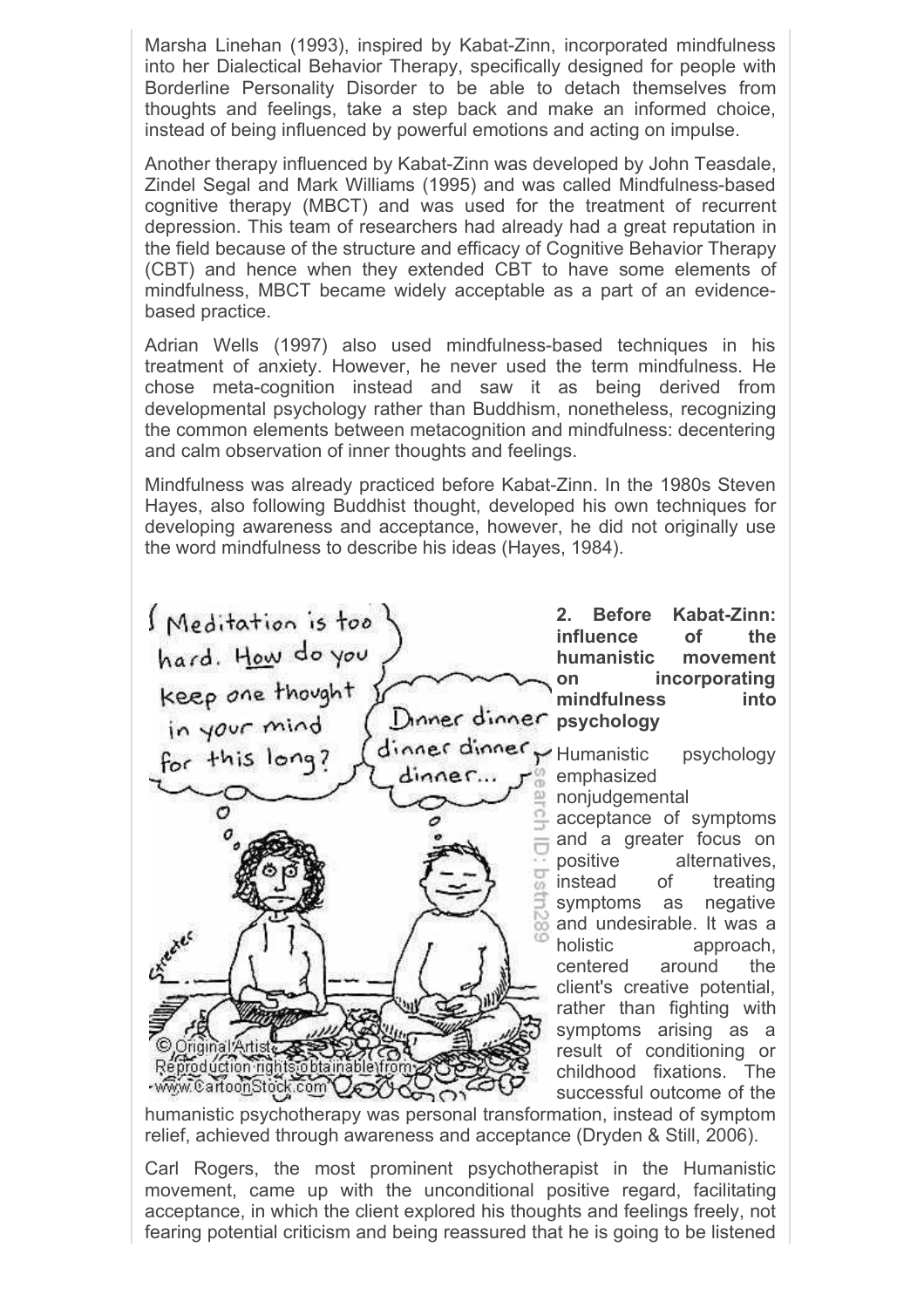and treated as a special and important human being. This sort of therapy created the secure, non-judgemental emotional environment, in which the person can investigate and change self-concepts, ultimately leading to selfacceptance (Dryden &Still, 2006).

Gestalt Therapy was also firmly established within the humanistic tradition, also putting emphasis on creative activity. Perls, Hefferline, and Goodman book "Gestalt therapy: Excitement and growth in the human personality" (1972) first published in 1951 aimed to bring more attention to the role of the body in psychological disorders with a number of exercises in selfawareness. Look at this classical example of an exercise, now more associated with mindfulness:

Try for a few minutes to make up sentences stating what you are at this moment aware of. Begin each sentence with the words "now" or "at this moment" or "here and now" (Perls et al., 1972, p. 31)

Beisser, another Gestalt therapist, focused even more on the nonjudgmental aspect some 20 years later in his "Paradoxical Theory of Change", where he stated that change occurs when a person finally becomes what he is, whatever he is experiencing at the moment, disregarding what he should be or what he thinks he is (Beisser,1972). This theory also sounds very familiar to those practicing mindfulness, as it implies awareness, acceptance, refraining from self-judgement about who a person is, his feelings and thoughts, at any given moment. Self-acceptance was stressed even before that in 1957 by Albert Ellis who came up with Rational Psychotherapy, later called Rational Emotive Behavior Therapy (REBT).

#### **3. Mindfulness and its connection with Buddhism**

After World War II there was an explosion of interest in Zen Buddhism, especially in the United States and particularly in the psychotherapy of Shoma Morita. David Reynolds (1976) developed Morita therapy in the United States, which consisted of two aspects very similar to mindfulness: acceptance of feelings and of theself as it is experiences and absorption in tasks (Dryden & Still,2006).

The main impact of the Zen Buddhism was, however, most pronounced in the 1950s, as a response to a new demand for alternative lifestyles. Zen was appealing back then because it offered freedom from suffering by calm acceptance free from judgements and transformation of the self (Dryden & Still, 2006).

Shuryu Suzuki, who came from Japan to the United States, first described the Zen meditation practice of just sitting and focusing on the breath, while also noticing thoughts and feelings in a non-judgemental way as they enter and leave the mind. This type of meditation is now commonly used in the mindfulness based therapies and techniques (Dryden & Still, 2006).

The Western Buddhist word mindfulness entered the English language through the book of Nyanoponika Thera "The heart of Buddhist Meditation" in 1962, followed by Thich Nhat Hahn's "Miracle of Mindfulness" in 1976 and Daniel Goleman's "The varieties of the Meditative Experience" a year later.

## **How does mindfulness work in a clinical setting?**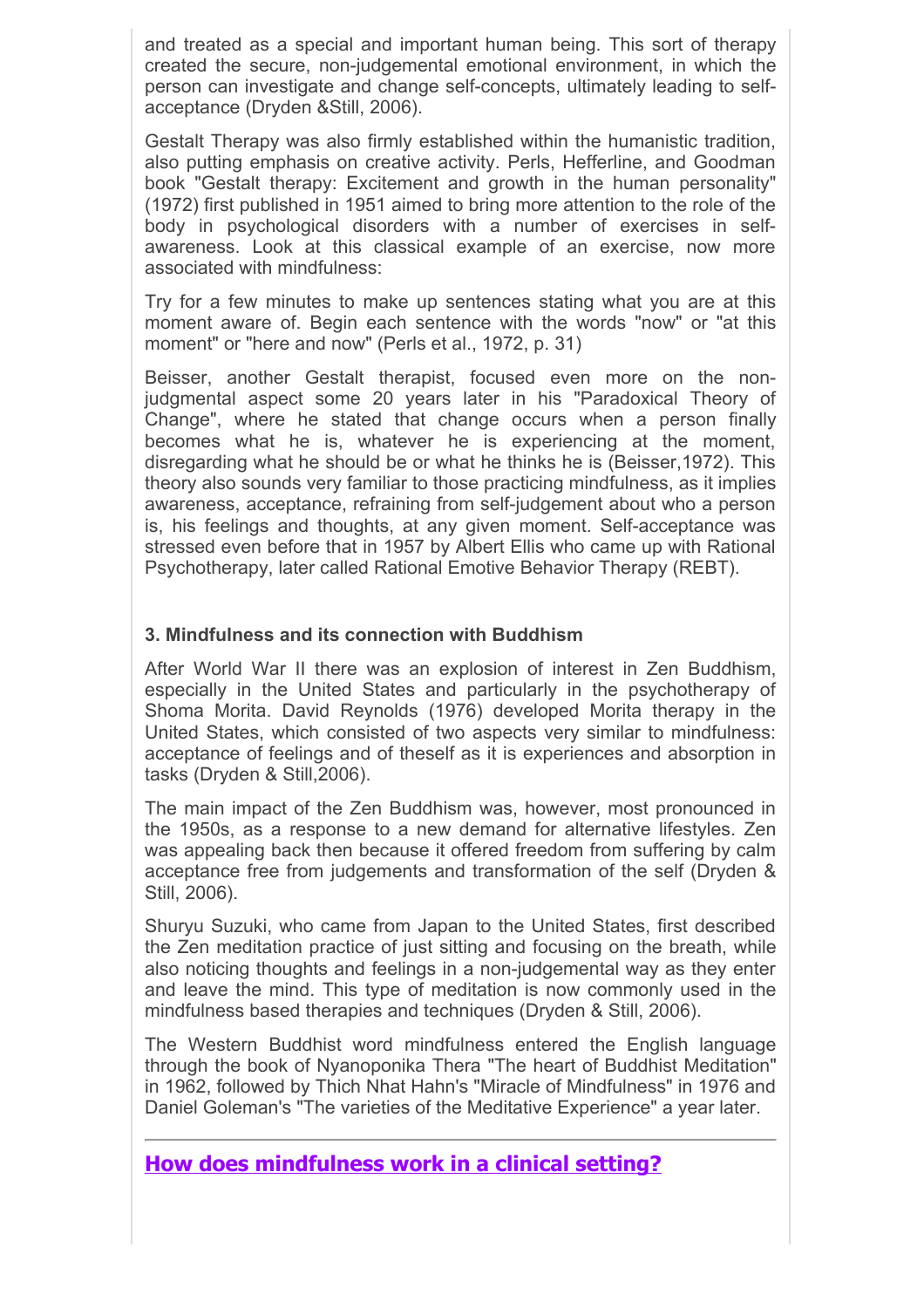Because mindfulness involves simply acknowledging inner experiences in a nonjudgmental manner, people become less controlled by their emotions and thoughts and as such are less likely to act in an automatic, habitual and reactive way (Shapiro et al., 2006). A good example can be anxiety with which people usually strongly identify and therefore tend to react and regulate it in a damaging way, usually by drinking, smoking, or overeating. Mindfulness allows people to take a www.CartoonStock.com step back and realize that



anxiety is just a temporary emotional state which will eventually go away. Acknowledging that all mental states are changeable and therefore not so frightening or overwhelming helps to endure inner suffering (Shapiro et al., 2006).

Baer (2003) even suggested that fear responses and avoidance behaviors previously caused by different stimuli can become extinct as a result of mindfully attending to negative emotional states. Through mindfulness people are able to attend to their emotions and make a better choice about how to regulate them. By intentionally bringing awareness and acceptance to the present experience, it is possible to use a greater number of more adaptive coping skills, instead of relying on reactionary thoughts, emotions or behaviors which are often triggered by prior habit, experience, and conditioning.

Mindfulness-based interventions, as opposite to for example Cognitive Behavioral Therapy, do not attempt to change the content of the thoughts, but the relationship of a person to the process of thinking as a whole seeing thoughts from a decentered perspective as impersonal and temporary, instead of threatening and personal (Shapiro et al., 2006). Mindfulness argues to cease comparison, categorization, evaluation, contemplation, introspection, reflection, or rumination upon events (Brown & Ryan, 2003) and focuses on a non-interference with experience, in a form of simply noticing what is taking place and what enters awareness (Brown et al., 2007).

## **Benefits of mindfulness**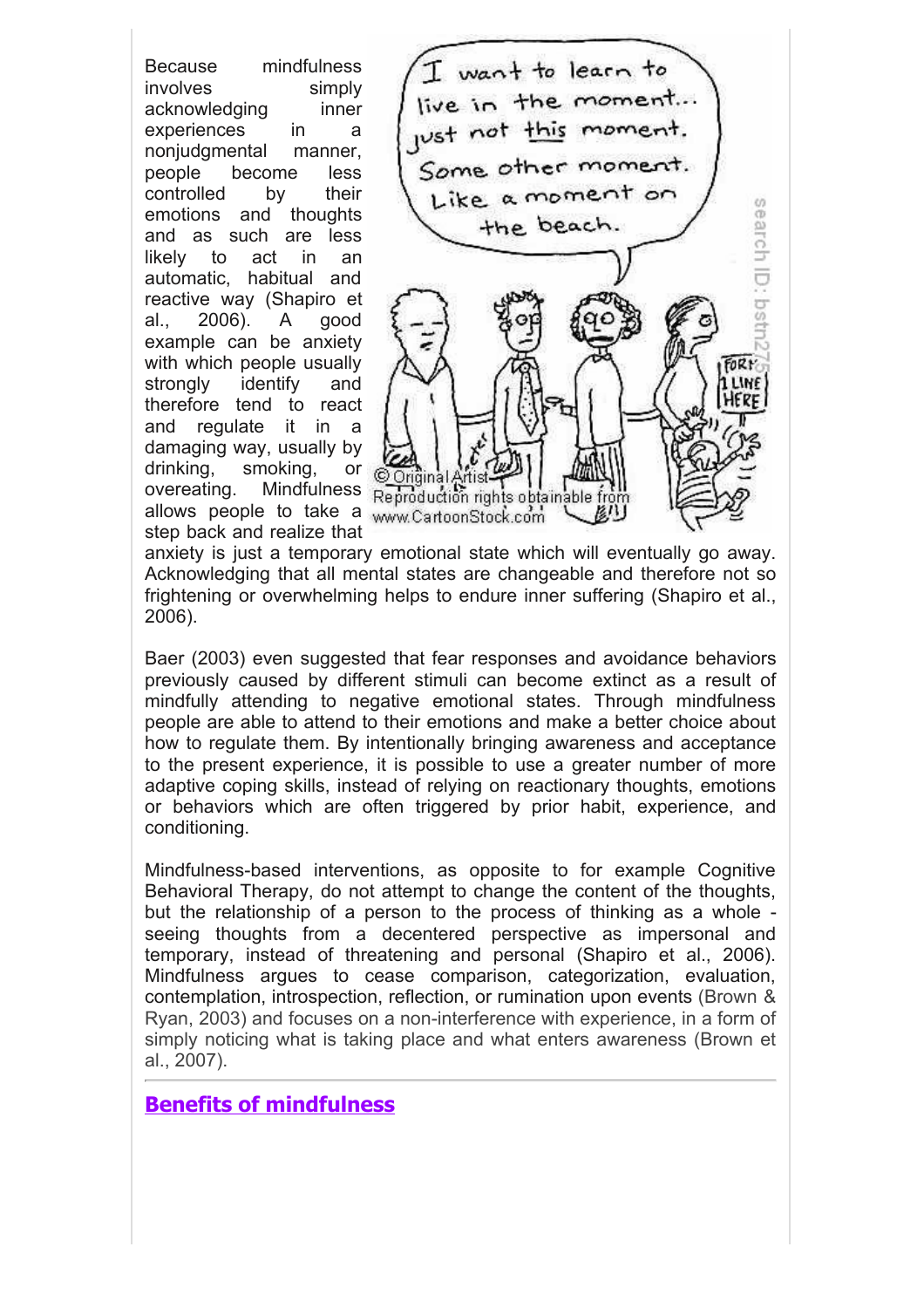

Research has associated mindfulness with lower levels of emotional disturbance (such as depressive symptoms, anxiety, and stress), higher levels of subjective well-being (lower negative affect, higher positive affect, and satisfaction with life) and higher levels of eudaimonic well-being (well-being that comes from fulfilling needs rooted deeply in human nature contributing to selfgrowth for example vitality, self-actualization) (Brown & Ryan, 2003; Carlson &

Brown, 2005). Mindfulness has been inversely correlated with different indicators of psychopathology, such as dissociation, alexithymia, and general psychological distress (Baer, Smith, Hopkins, Krietemeyer, & Toney, 2006). Furthermore, mindfulness has been linked to affective well-being through positive correlation with extroversion (Brown & Ryan, 2003) and negative correlation with neuroticism (Baer et al., 2006). Both extroversion and neuroticism influence affective well-being (Diener, Suh, & Lucas, 1999). Mindfulness has been also implicated in promoting greater interest and concern for life, demonstrated by higher levels of self-compassion (Neff, 2003), empathy for others (Beitel, Ferrer, & Cecero, 2005) and environmental concern (Brown & Kasser, 2005).

Following the assumption that mindfulness contributes to clarity of awareness and an unbiased processing of experience, several studies examined the role of mindfulness in affect regulation, which is crucial for mental health and adaptive functioning (Gross & Munoz, 1995). Participants who scored higher on mindfulness measures showed stronger affect regulatory tendencies, which consisted of a greater awareness, understanding, and acceptance of emotions, and a more efficient ways of correcting unpleasant mood states (Brown & Ryan, 2003; Baer, Smith, & Allen, 2004).

The ability to control negative self-affect is especially crucial to mental health (Ryan, 2005). Two studies have examined the effects of mindfulness on regulation of negative states. Arch and Craske (2006) gave a mindfulness induction to some of their participants, while others became a control group, and then presented them with affectively valenced pictures. They have found that those who received a mindfulness induction reported lower negative affect and overall emotional volatility in response to these pictures. They were also more likely to maintain an eye contact with aversive slides. Furthermore, mindfulness seems to facilitate recovery after emotional events. Broderick (2005) divided his subjects into three conditions: mindfulness, distraction, and rumination. Those in a mindfulness group recovered quicker from an induced sad mood than the rest of participants. These results should not be surprising given the fact that mindfulness promotes equanimity in the face of emotionally difficult situations (Brown et al., 2007).

Findings from the above studies were extended by fMRI research by Creswell, Way, Eisenberger, and Lieberman (2007) when they examined the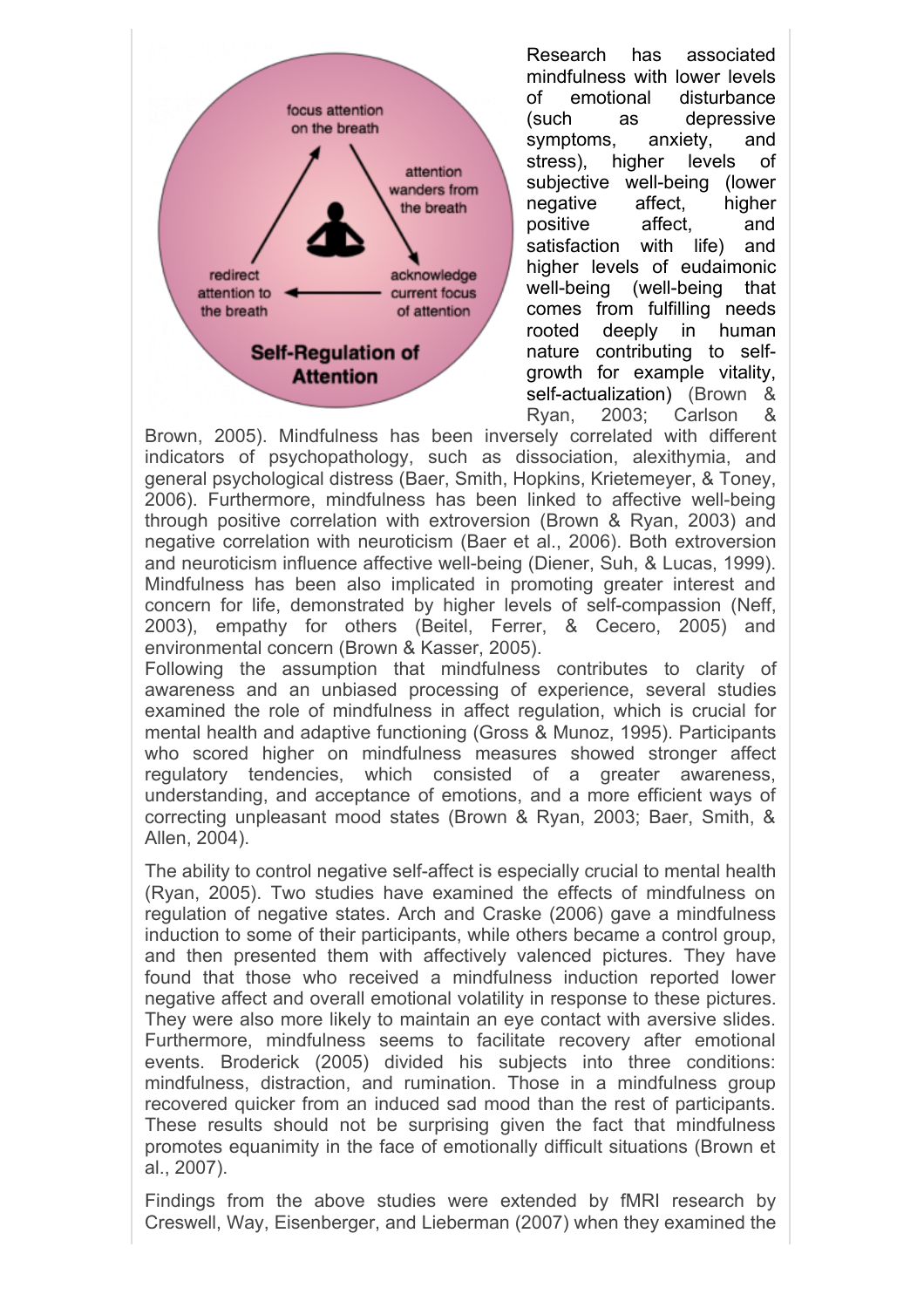neural substrates of emotional reactivity and regulation. They have found that people who reported higher levels of mindfulness, relative to those with lower levels, reacted less to threatening emotional stimuli when they had to label them. This decreased reactivity was reflected by an attenuated bilateral amygdala response and greater prefrontal cortical activation during the task. Greater affect regulation can be mediated through enhanced prefrontal cortical inhibition of amygdala output, associated with switching from an emotional mode of stimulus analysis to an unemotional one (Ochsner, Bunge, & Gross, 2002). These findings are consistent with the receptive, non-evaluative aspect of mindfulness (Brown et al., 2007).

## **Is Positive Psychology re-marketing mindfulness?**

Mindfulness has a lot of parallels with the core assumptions of positive psychology. Positive psychology is concerned with what a good life is and along these lines, Kabat-Zinn (1990) has suggested that mindfulness helps find what is right, instead of what is wrong in life. Instead of focusing on pathology and emphasizing changes and goals, mindfulness teaches people how to live with and accept their psychological limitations and as such can actually prevent an onset of a mental illness (Hamilton, Kitzman, & Guyotte, 2006). Consistently with aims of positive psychology, Kabat-Zinn stresses that mindfulness serves to live life to the fullest in each and every moment by experiencing its complete texture (Kabat-Zinn, 1990). Mindfulness also promotes resilience, a very important goal of positive psychology as well, through enhancing well-being, self-awareness, affect regulation and selfcontrol among many other things. Furthermore, mindfulness facilitates other positive psychology processes such as flow, forgiveness and hope (Hamilton et al., 2006).

Are these similarities enough to show that mindfulness has always belonged to positive psychology? The concept of mindfulness is most deeply rooted in Buddhism and was first introduced to psychology through humanistic movement (Dryden & Still, 2006). Since mindfulness became a topic of research, it has been closely connected to clinical practice and studies, even to the extent that clinicians and researchers have shaped the current meaning of mindfulness in psychology (Brown et al., 2007). Looking at the history of mindfulness, it becomes clear that positive psychology simple made use of already existing ideas and approaches to mindfulness and labelled them under its name.

### **Most recommended paper**

#### **Dryden, W., & Still, A. (2006) Historical aspects of mindfulness and self-acceptance in psychotherapy,** *Journal of Rational-Emotive & Cognitive-Behavior Therapy, 24(1)***, 3-28**

This paper nicely describes the history of mindfulness and therefore really lays the basis for the discussion as to whether mindfulness is only remarketed under positive psychology.

### **Three other interesting papers**

**Brown, K. W., Ryan, R. M., & Creswell, J. D. (2007) Mindfulness: Theoretical foundations and evidence for its salutary effects,** *Psychological Inquiry, 18***, 211-237** This naner discusses in denth the definition of mindfulness and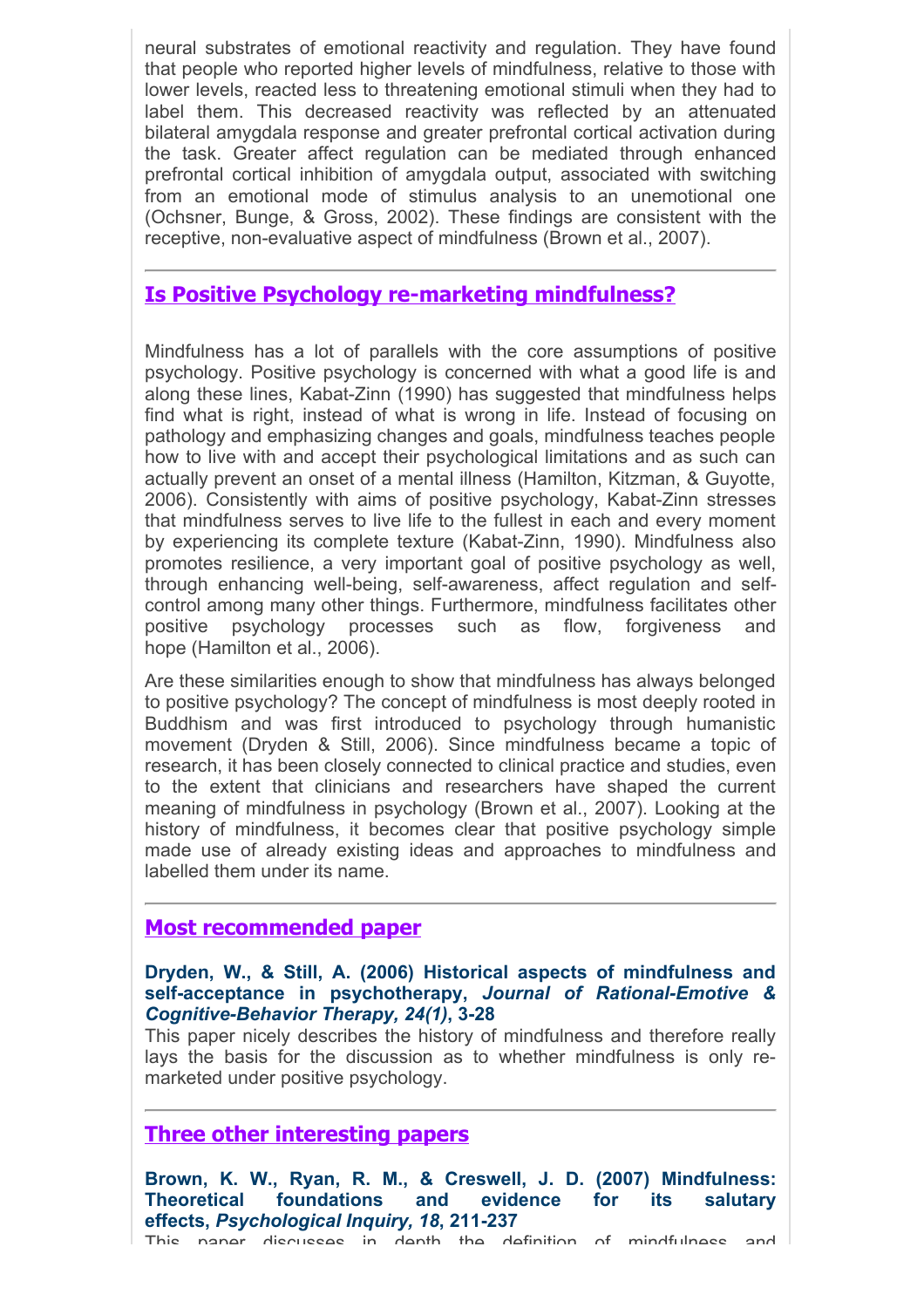This paper discusses in depth the definition of mindfulness and psychological benefits of being mindful.

**Hamilton, N. A., Kitzman, H., & Guyotte, S. (2006) Enhancing health and emotion: Mindfulness as a missing link between cognitive therapy and positive psychology,** *Journal of Cognitive Psychotherapy: An International Quarterly, 20(2)***, 123-134**

Nicely links positive psychology to mindfulness.

**Baer, R. A. (2003) Mindfulness training as a clinical intervention: A conceptual and empirical review,** *Clinical Psychology: Science and Practice***,** *10***, 125-143**

Shows how mindfulness is practiced in a clinical setting.

#### **References**

**Arch, J. J., & Craske, M. G. (2006) Mechanisms of mindfulness: Emotion regulation following a focused breathing induction,** *Behavior Research and Therapy, 44***, 1849–1858**

**Baer, R. A. (2003) Mindfulness training as a clinical intervention: A conceptual and empirical review,** *Clinical Psychology: Science and Practice***,** *10***, 125-143**

**Baer, R. A., Smith, G. T. & Allen, K. B. (2004) Assessment of mindfulness by self-report: The Kentucky Inventory of Mindfulness Skills,** *Assessment, 11***, 191–206**

**Baer, R. A., Smith, G. T., Hopkins, J., Krietemeyer, J., & Toney, L. (2006) Using self-report assessment methods to explore facets of mindfulness,** *Assessment, 13***, 27–45**

Beisser, A. R. (1972) The paradoxical theory of change. In J. Fagan & I. L. Shepherd (Eds.), *Gestalt therapy now*, Harmondsworth: Penguin

**Beitel, M., Ferrer, E., & Cecero, J. J. (2005) Psychological mindedness and awareness of self and others,** *Journal of Clinical Psychology, 61***, 739–750**

**Bishop, S. R., Lau, M., Shapiro, S., Carlson, L., Anderson, N. D., Carmody, J., et al. (2004) Mindfulness: A proposed operational definition,** *Clinical Psychology:Science & Practice, 11***, 230– 241**

**Broderick, P. C. (2005) Mindfulness and coping with dysphoric mood: Contrasts with rumination and distraction,** *Cognitive Therapy and Research, 29***, 501–510**

**Brown, K. W., & Kasser, T. (2005) Are psychological and ecological wellbeing compatible? The role of values, mindfulness, and lifestyle,** *Social Indicators Research, 74***, 349–368**

**Brown, K. W., & Ryan, R. M. (2003) The benefits of being present: Mindfulness and its role in psychological well-being,** *Journal of Personality and Social Psychology, 84,* **822–848**

**Brown, K. W., Ryan, R. M., & Creswell, J. D. (2007) Mindfulness: Theoretical foundations and evidence for its salutary effects,** *Psychological Inquiry, 18***, 211-237**

**Carlson, L. E., & Brown, K. W. (2005) Validation of the Mindful Attention Awareness Scale in a cancer population,** *Journal of Psychosomatic Research, 58***, 29–33**

**Creswell, J. D., Way, B. M., Eisenberger, N. I., & Lieberman, M. D. (2007) Neural correlates of dispositional mindfulness during affect labeling,**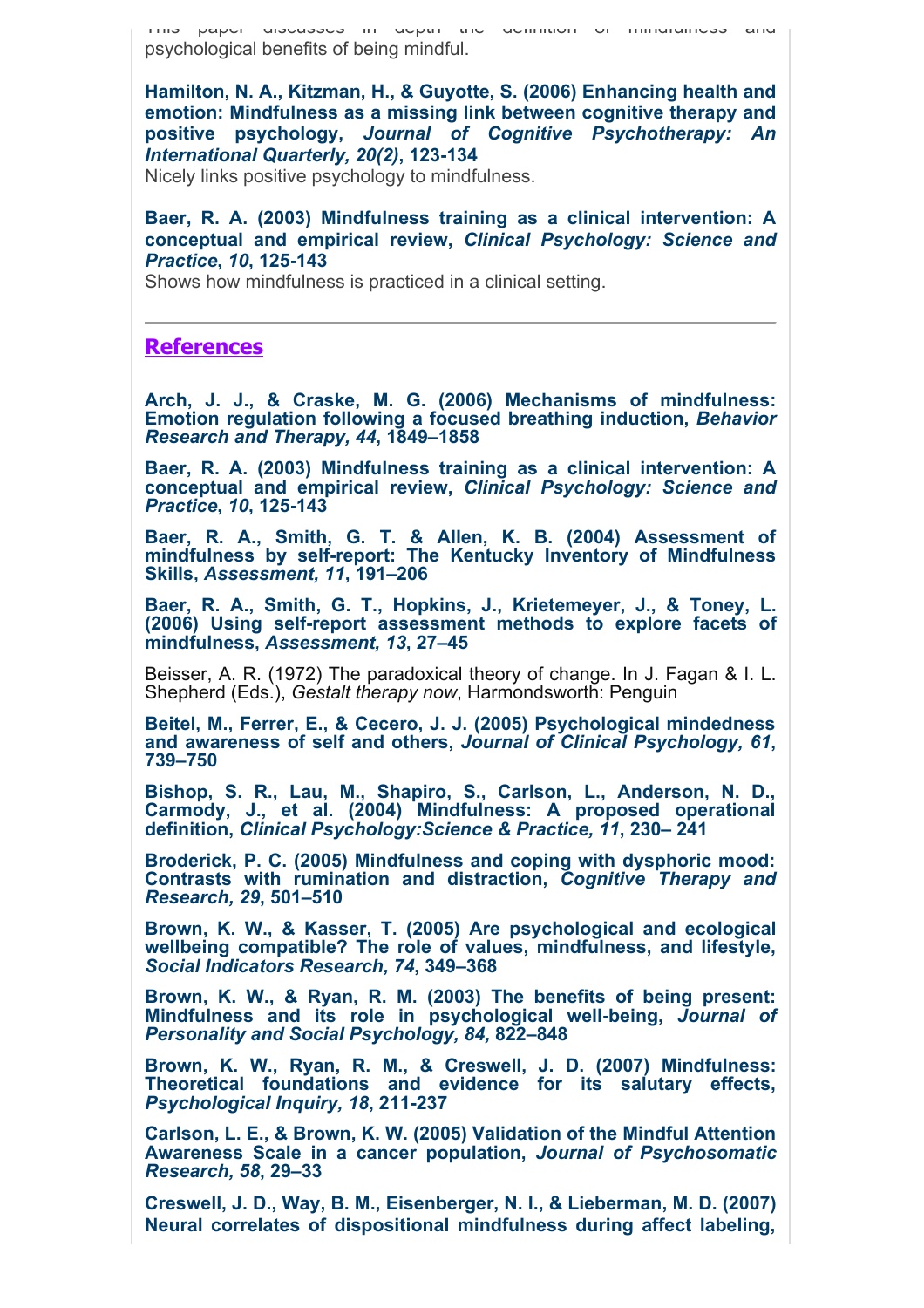*Psychosomatic Medicine, 69***, 560–565**

**Diener, E., Suh, E. M. & Lucas, R. E. (1999) Subjective well-being: Three decades of progress,** *Psychological Bulletin, 125***, 276– 302**

**Dryden, W., & Still, A. (2006) Historical aspects of mindfulness and self-acceptance in psychotherapy,** *Journal of Rational-Emotive & Cognitive-Behavior Therapy, 24(1)***, 3-28**

**Ellis, A. (1958) Rational psychotherapy,** *Journal of General Psychology, 59***, 35–49**

Goleman, D. (1977) *The varieties of the meditative experience*, London: Rider

**Gross, J. J., & Munoz, R. F. (1995) Emotion regulation and mental health,** *Clinical Psychology: Science and Practice, 2***, 151–164**

**Hamilton, N. A., Kitzman, H., & Guyotte, S. (2006) Enhancing health and emotion: Mindfulness as a missing link between cognitive therapy and positive psychology,** *Journal of Cognitive Psychotherapy: An International Quarterly, 20(2)***, 123-134**

**Hayes, S. C. (1984) Making sense of spirituality,** *Behaviorism, 12***, 99– 109**

Kabat-Zinn, J. (1990) *Full catastrophe living: Using the wisdom of your body and mind to face stress, pain, and illness*, New York: Delacorte

Kabat-Zinn, J. (1994) *Wherever you go, there you are: Mindfulness meditation in everyday life,* New York: Hyperion

**Kabat-Zinn, J. (2003) Mindfulness-based interventions in context: Past, present, and future,** *Clinical Psychology: Science and Practice***,** *10***, 144-156**

Langer, E. J. (1991) *Mindfulness: Choice and control in everyday life,* London: Harvill

Linehan, M. M. (1993) *Skills training manual for treating borderline personality disorder,*New York: Guilford Press

**Neff, K. D. (2003) The development and validation of a scale to measure self-compassion,** *Self and Identity, 2***, 223–250**

Nyanaponika Thera (1962) *The heart of Buddhist meditation,* London: Rider

Perls, F., Hefferline, R. H, & Goodman, P. (1972) *Gestalt therapy: Excitement and growth in the human personality,* London: Souvenir Press

**Ochsner, K. N., Bunge, S. A., & Gross, J. J. (2002) Rethinking feelings: An fMRI study of the cognitive regulation of emotion,** *Journal of Cognitive Neuroscience, 14***, 1215–1229**

**Shapiro, S. L., Carlson, L., Astin J., Freedman, B. (2006) Mechanisms of mindfulness,** *Journal of Clinical Psychology, 62***(3)***,***373-386**

**Sundararajan, L. (2005) Happiness donut: A Confucian critique of positive psychology,** *Journal of Theoretical and Philosophical Psychology, 25(1)***, 35-60**

Reynolds, D. K. (1976) *Morita psychotherapy*, Berkeley: University of California Press

**Ryan, R. M. (2005) The developmental line of autonomy in the etiology, dynamics, and treatment of borderline personality disorders,** *Development and Psychopathology, 17***, 987–1006**

**Teasdale, J. D., Segal, Z. V., & Williams, J. M. G. (1995) How does cognitive therapy prevent relapse and why should attentional control (mindfulness) training help?,** *Behavior Research and Therapy, 33***, 225– 239**